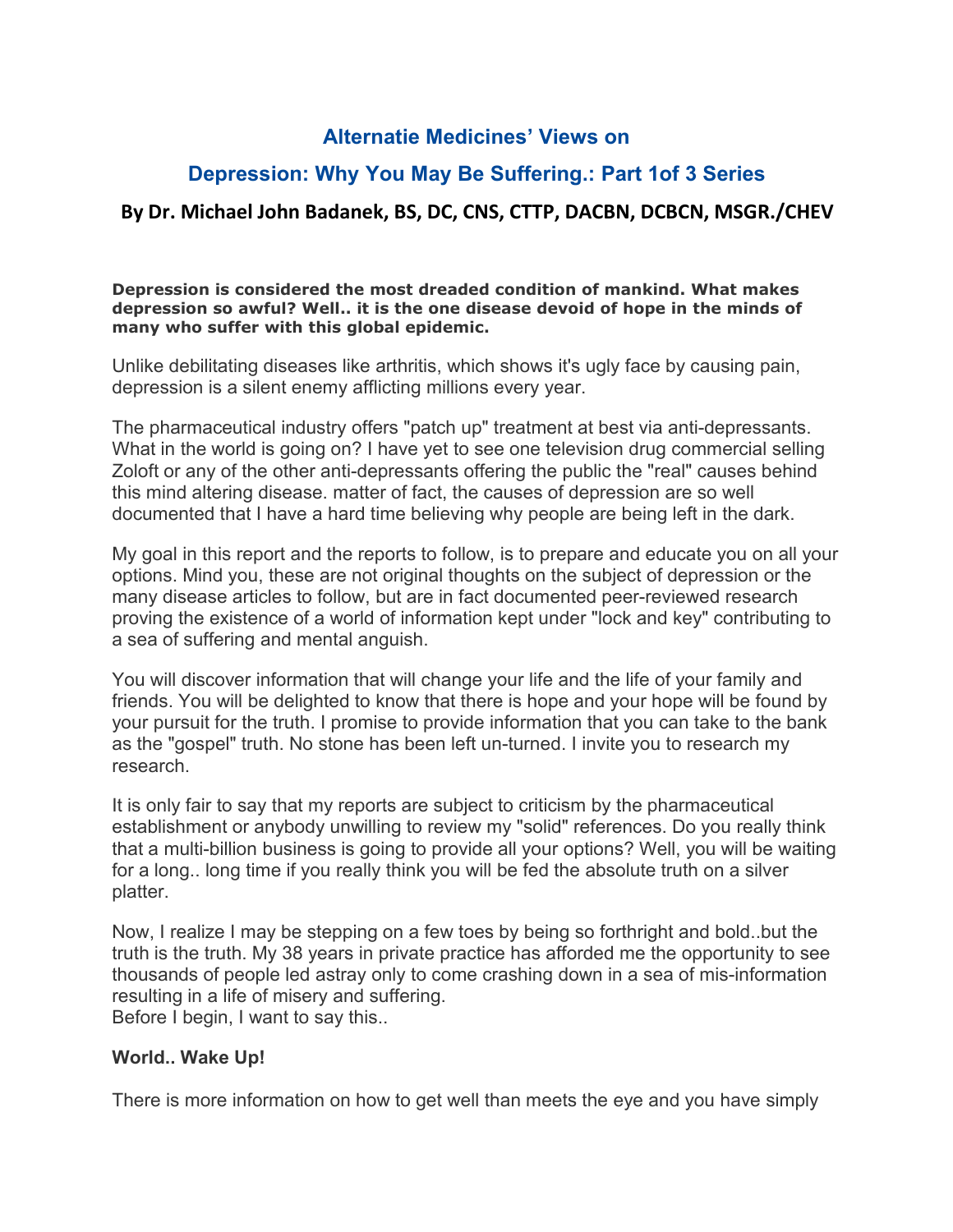been fed a bag of lies and deception.. Stop believing these billion drug ads and wake up to the truth.

Get ready to be inspired!

Depression is a national and global epidemic. Just in the United States alone there are over 12 million people who suffer with depression and that number is rising at an alarming rate. The costs to the American public are enormous.

You need to be an informed consumer and most important you need a physician who will work with as you as you systematically uncover the causes of your health challenges and for the sake of this report... your depression. Simply masking your sickness with medication is not the solution. You must seek out a physician who will take the time to read the information you bring them. Do not fall for the line that they are too busy to read. This is your physician's business. Your health is their bread and butter. If your physician is too busy to grow and learn in their chosen field, you can do a lot better elsewhere. Your physician owes it to you to know as much as possible about your disease or health condition. It is your physician's duty to keep learning. If your physician refuses to read the information in this report or any of my past or future articles then they are saying that they are as smart as they ever will be. In other words... your physician already knows it all.. They are never going to grow any further. They are closed to learning.

Don't ever let anyone intimidate you to stop looking for the causes of your illness. Life is much too short and it is time to take the reins by the hand and get cracking.

The following is one of a few common causes of depression. If you want to get better and bring happiness and joy back into your life, then you owe it to yourself to be absolutely certain that you have each of the following causes thoroughly checked.

The bottom line is... unless your physician has ruled out all the potential causes which I will soon present, then you have not been thoroughly evaluated.

Here is the first area you need to have checked:

### **Depression and Thyroid Function**

Approximately 10%-15% of patients with depression have a thyroid hormone deficiency. Now I must emphasize to you that the testing of your thyroid is CRUCIAL!

It is well documented that the evaluation of only TSH is inadequate as a means of testing your thyroid. If you have been told by your physician that your thyroid is fine based on a limited number of lab tests performed, then think again.. your physician DOES NOT have all the facts. Unless your physician is attempting to diagnosis you with a crystal ball, then demand that she order the most comprehensive thyroid panel.

Obtaining a comprehensive thyroid panel is essential to rule thyroid as a possible cause of depression. The medical literature has discovered a link between low T3 and long